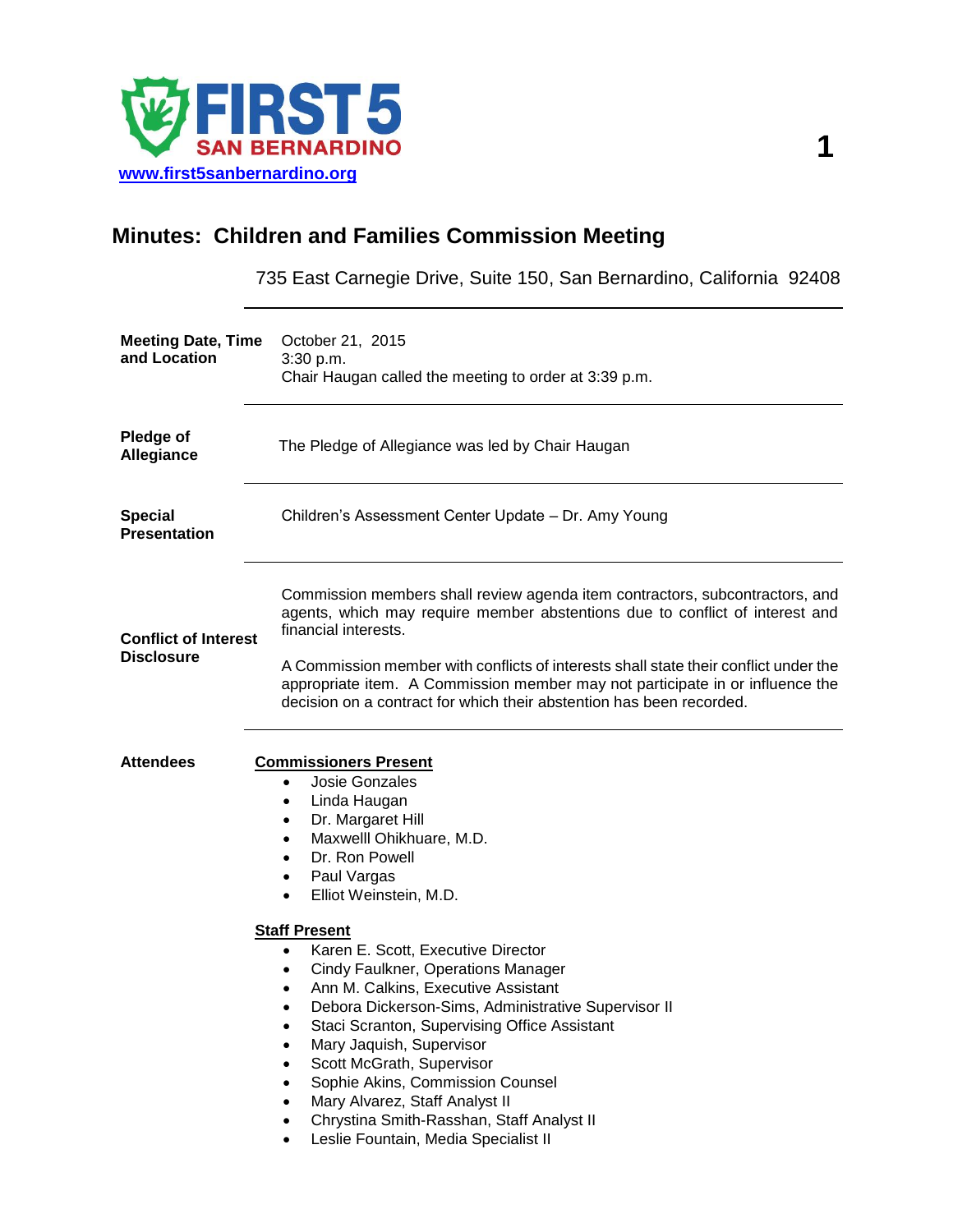| Report-<br><b>Margaret Hill</b>                                  | The Full Advisory Committee met on August 20 - facilitated in part by Harder and Co.                                                                                                                                                                                                                                                      |
|------------------------------------------------------------------|-------------------------------------------------------------------------------------------------------------------------------------------------------------------------------------------------------------------------------------------------------------------------------------------------------------------------------------------|
| <b>Advisory</b><br><b>Committee</b>                              | The Advisory Committee received updates from First 5 staff on the following:                                                                                                                                                                                                                                                              |
| <b>Chair</b>                                                     | Status of the First 5 California IMPACT funding;<br>$\bullet$<br>Countywide Quality Rating Improvement System (QRIS);<br>$\bullet$<br>Current Legislative and Policy issues;<br>$\bullet$<br>Strategic Plan review and alignment; and<br>$\bullet$<br>Current initiatives and programs funded for Fiscal Year 2015-2016.<br>$\bullet$     |
|                                                                  | Early Learning, Child Health, and Research and Data Subcommittee members met in<br>September and October. They reviewed First 5 initiatives and discussed current<br>services in the fields of early care and education and child wellness.                                                                                               |
|                                                                  | Based<br>discussions,<br>preliminary considerations to<br>those<br>formulate<br>on<br>recommendations for future strategies from a "systems approach" will be presented<br>for final feedback at the next Advisory Committee Meeting which is scheduled for 11:00<br>a.m. on Thursday, October 22, 2015 at First 5.                       |
| Report-<br>Karen E. Scott<br><b>Executive</b><br><b>Director</b> | Sara Elizabeth was born to First 5 San Bernardino's (F5SB) Staff Analyst Jeffrey<br>Pontius and his wife on October 11, weighing 5 pounds. 9 ounces. Family is doing<br>well and Jeffrey is enjoying his paternity leave to get to know his new daughter.<br>Congratulations to Jeffrey.                                                  |
|                                                                  | <b>Annual Audit</b><br>As previously shared with the Commission, F5SB's annual audit, which is due to the<br>State Controller's Office by November 1 <sup>st</sup> , has been delayed due to new reporting<br>requirements regarding pensions. F5SB has received acknowledgement and<br>approval from the SCO of a request for extension. |
|                                                                  | The audit is currently being finalized and will be presented in public forum on<br>November 4, hence the reason for another Commission meeting so close to this one.                                                                                                                                                                      |
|                                                                  | <b>Reach Out and Read</b><br>The collaborative spirit and leadership of Dr. Edward Curry, President Elect and Dr.<br>Tomas Torices, Executive Director of the American Academy of Pediatrics, California<br>Chapter has been extraordinary.                                                                                               |
|                                                                  | F5SB and the American Academy of Pediatrics (AAP) have partnered to bring or<br>expand an early literacy initiative to pediatric practices in San Bernardino County.                                                                                                                                                                      |
|                                                                  | Reach Out & Read® is a national program that distributes books and supportive tools<br>and information through pediatricians to connect reading as a vital practice for quality<br>early childhood development - increasing the child's interaction and exposure to<br>words.                                                             |
|                                                                  | Once fully developed this initiative has the potential to reach nearly every child in our<br>County. The "captured audience" is parents bringing their child to a "well-baby check-<br>up." More than 75% of our children routinely complete these well baby checkups on<br>a defined schedule: 6 months, 12 months, 18 months, etc.      |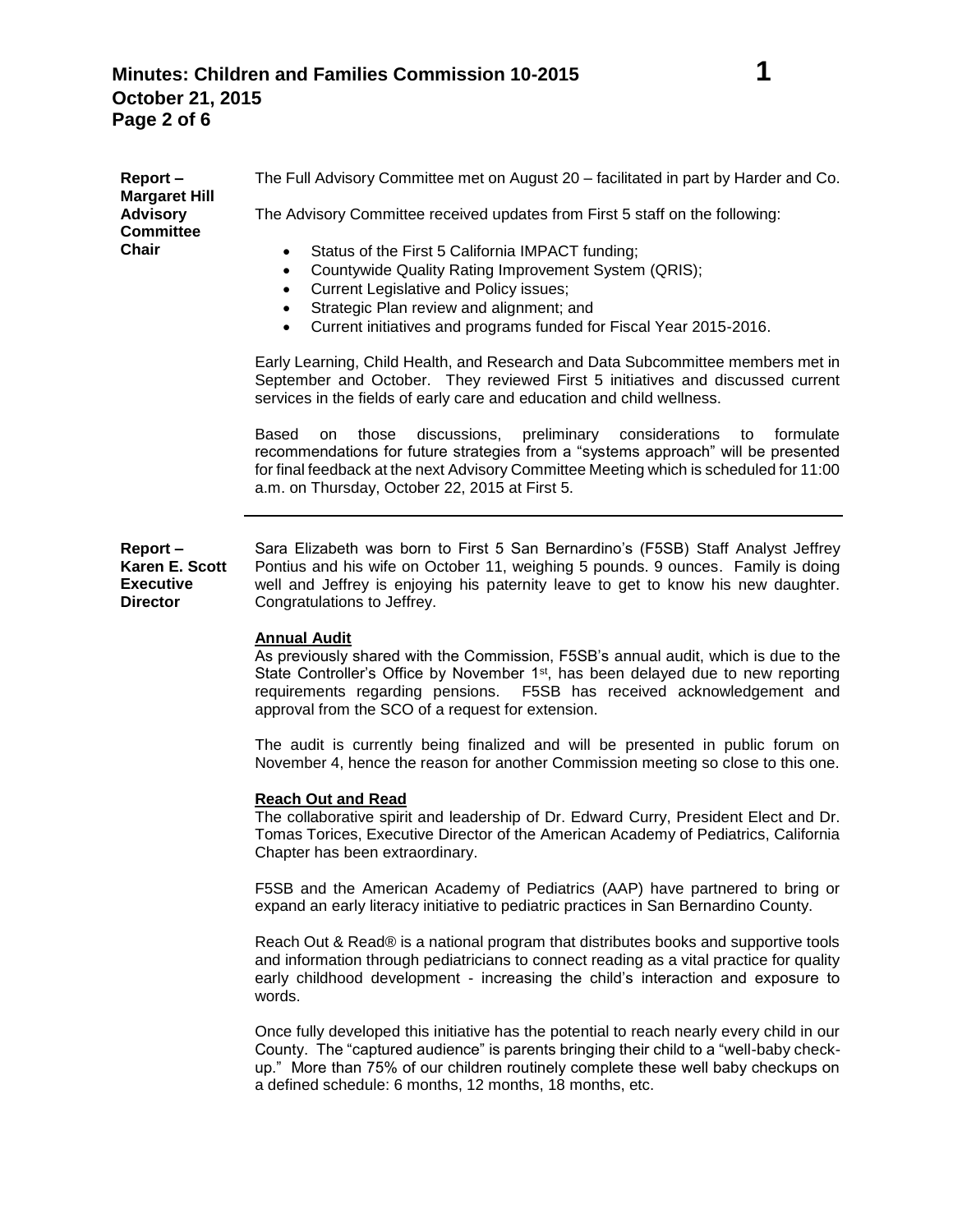|                                 | Parents of children ages 5 and under will able to take prescribed books home to build<br>their child's library and early literacy capacity and parents will have easily understood<br>tools to support their child's learning.                                                                                                                                                                                                               |
|---------------------------------|----------------------------------------------------------------------------------------------------------------------------------------------------------------------------------------------------------------------------------------------------------------------------------------------------------------------------------------------------------------------------------------------------------------------------------------------|
|                                 | Data from Reach Out & Read® reports that parents served by the program are four<br>times more likely to read aloud to their children and children served by the program<br>score three to six months ahead of their non-Reach Out & Read peers on vocabulary<br>tests. Currently, there are 612 Reach Out & Read programs in the State of California.                                                                                        |
|                                 | To kick-off this initiative, in partnership with the AAP, F5SB will host an informational<br>dinner for pediatricians, pediatric sub-specialists and pediatric medical representatives<br>to introduce the Reach Out and Read program and gain commitment to participate<br>from this local medical community.                                                                                                                               |
|                                 | This event entitled ROAR & Explore the Possibilities! is scheduled for Thursday,<br>November 5, 2015 at our F5SB office and is limited to the first 65 physicians that<br>register. An additional event targeting the High Desert region is being planned as well.                                                                                                                                                                           |
|                                 | The objectives of Reach Out and Read fold well into other "systems building" activities<br>happening throughout the County such as First 5's Talk. Read. Sing promotion, the<br>Vision2Read campaign, the IREAD collaborative, (formerly First Book) and a host of<br>possibilities through County libraries, Preschool Services, the Housing Authority,<br>public schools, and early care and education settings embedded in our QRIS work. |
| <b>Changes to the</b><br>Agenda | Chair Haugan informed the Commission relating to Consent Agenda Item 3 that there<br>were a few dollar amounts which needed correction. A red-lined version of the item<br>was presented to the Commission and they were informed the contracts were revised<br>with the corrected figures.                                                                                                                                                  |
| <b>Consent</b>                  | A motion was made by Commissioner Ohikhuare and seconded by Commissioner<br>Vargas to approve the Consent Items. With the noted corrections to Consent Agenda<br>Item 3 and without further comment or objection, motion carried by unanimous vote.                                                                                                                                                                                          |

| Item No.       | <b>CONSENT</b>                                                                                                        |
|----------------|-----------------------------------------------------------------------------------------------------------------------|
|                | Approve minutes of September 2, 2015 Commission Meeting<br>(Presenter: Ann M. Calkins, Executive Assistant, 252-4252) |
| $\overline{2}$ | Approve Commission Schedule for 2016<br>(Presenter: Ann M. Calkins, Executive Assistant, 252-4252)                    |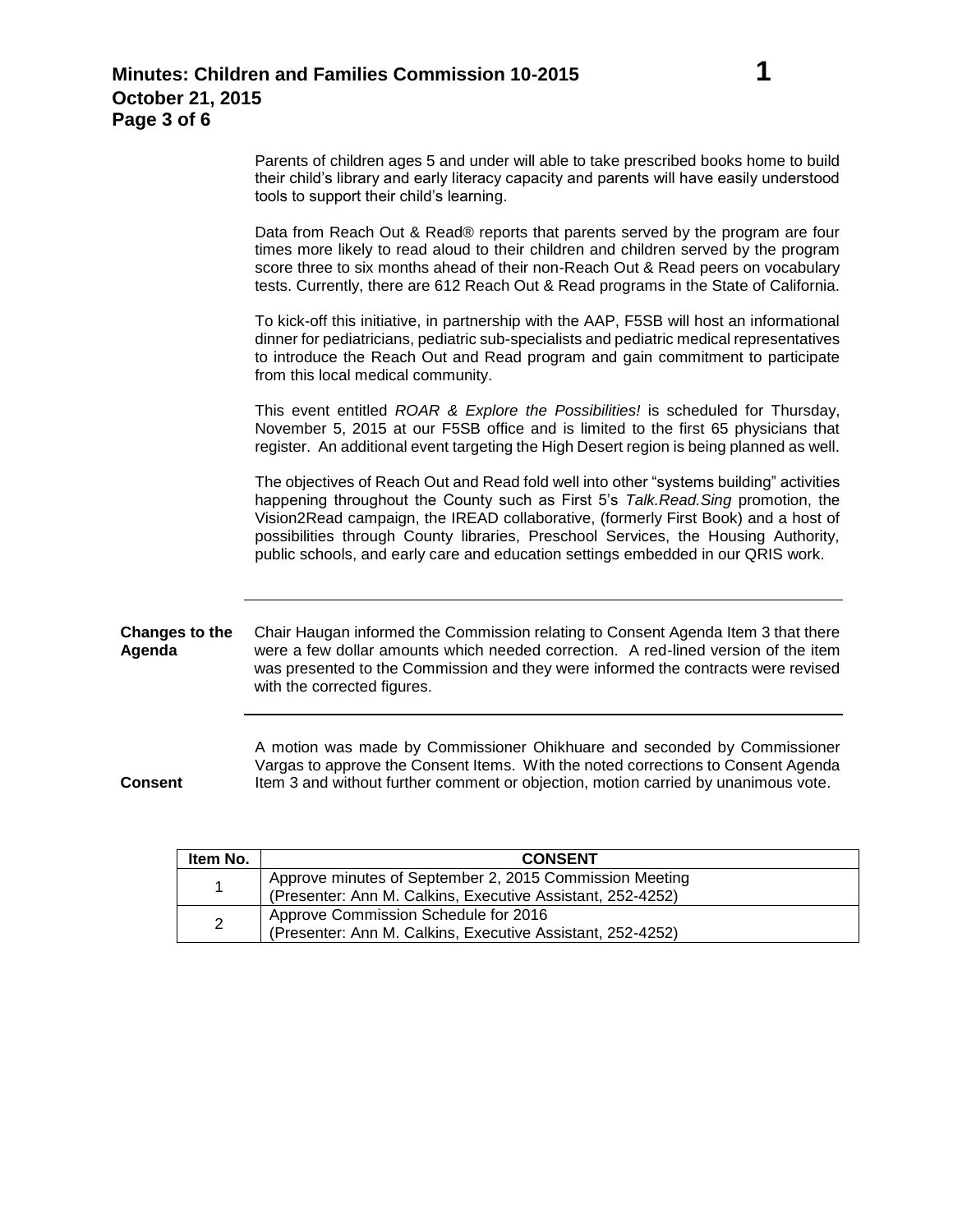|   | 1. Approve employment contracts between the County of San Bernardino and                                                                                     |
|---|--------------------------------------------------------------------------------------------------------------------------------------------------------------|
|   | Children and Families Commission for existing classifications, updating benefit                                                                              |
|   | language, hourly rates, and establishing provisions for the three-year contract                                                                              |
|   | term of November 14, 2015 through November 13, 2018, with options to extend                                                                                  |
|   | the term of the contracts for a maximum of three successive one-year periods at                                                                              |
|   | the discretion of the Assistant Executive Officer for Human Services, with the<br>following:                                                                 |
|   | George G. Potts, Fiscal Assistant, for a total annual cost of \$52,437 (\$35,131)<br>a.                                                                      |
|   | Salary, \$17,306 Benefits).                                                                                                                                  |
|   | b. Lucretia Dowdy, Office Specialist, for a total annual cost of \$55,873 (\$37,752)<br>Salary, \$18,121 Benefits).                                          |
|   | Stacy Scranton, Supervising Office Assistant, for a total annual cost of<br>C.<br>\$64,875 (\$42,681 Salary, \$22,194 Benefits).                             |
|   | d. Willmar Gultom, Accountant II, for a total annual cost of \$75,859 (\$51,958)                                                                             |
|   | Salary, \$23,901 Benefits).                                                                                                                                  |
|   | Joong H. Kim, Accountant II, for a total annual cost of \$87,702 (\$60,070<br>е.                                                                             |
|   | Salary, \$27,632 Benefits).                                                                                                                                  |
|   | Leslie N. Fountain, Media Specialist II, for a total annual cost of \$81,796<br>f.                                                                           |
|   | (\$57,200 Salary, \$24,596 Benefits).                                                                                                                        |
|   | Mary Alvarez, Staff Analyst II, for a total annual cost of \$101,249 (\$71,302<br>g.<br>Salary, \$29,947 Benefits).                                          |
|   | Delia Barreto, Staff Analyst II, for a total annual cost of \$101,249 (\$71,302<br>h.                                                                        |
|   | Salary, \$29,947 Benefits).                                                                                                                                  |
|   | Amanda N. Ferguson, Staff Analyst II, for a total annual cost of \$83,320<br>i.                                                                              |
|   | (\$58,676 Salary, \$24,644 Benefits).                                                                                                                        |
|   | William Kariuki, Staff Analyst II, for a total annual cost of \$87,397 (\$61,547<br>j.                                                                       |
| 3 | Salary, \$25,850 Benefits).                                                                                                                                  |
|   | k. Ruth A. Martinez, Staff Analyst II, for a total annual cost of \$85,300 (\$60,070<br>Salary, \$25,230 Benefits).                                          |
|   | Jeffrey Pontius, Staff Analyst II, for a total annual cost of \$89,523 (\$63,044<br>L.                                                                       |
|   | Salary, \$26,479 Benefits).                                                                                                                                  |
|   | m. Jennie L. Randolph, Accountant III, for a total annual cost of \$81,224                                                                                   |
|   | (\$57,200 Salary, \$24,024 Benefits).                                                                                                                        |
|   | n. Chrystina I. Smith-Rasshan, Staff Analyst II, for a total annual cost of \$83,320                                                                         |
|   | (\$58,676 Salary, \$24,644 Benefits).                                                                                                                        |
|   | o. Ronnie S. Thomas, Staff Analyst II, for a total annual cost of \$101,249                                                                                  |
|   | (\$71,302 Salary, \$29,947 Benefits).<br>Mary Jaquish, Supervisor, for a total annual cost of \$116,034 (\$80,579<br>p.                                      |
|   | Salary, \$35,455 Benefits).                                                                                                                                  |
|   | q. Ronald S. McGrath, Supervisor, for a total annual cost of \$102,675 (\$71,302                                                                             |
|   | Salary, \$31,373 Benefits).                                                                                                                                  |
|   | Debora Dickerson-Sims, Administrative Supervisor II, for a total annual cost<br>r.                                                                           |
|   | of \$132,491 (\$88,920 Salary, \$43,571 Benefits).                                                                                                           |
|   | s. Cindy Faulkner, Administrative Manager for a total annual cost of \$144,938                                                                               |
|   | (\$100,651 Salary, \$44,287 Benefits).                                                                                                                       |
|   | 2. Authorize the Assistant Executive Officer for Human Services to execute<br>amendments to the contracts to extend the contract term for a maximum of three |
|   | successive one-year periods on behalf of the County, subject to review by County                                                                             |
|   | Counsel.                                                                                                                                                     |
|   | Direct the Assistant Executive Officer for Human Services to transmit all<br>3.                                                                              |
|   | documents in relation to contract extensions to the Clerk of the Board within 30                                                                             |
|   | days of execution.                                                                                                                                           |
|   | (Presenter: Karen E. Scott, Executive Director, 252-4252)                                                                                                    |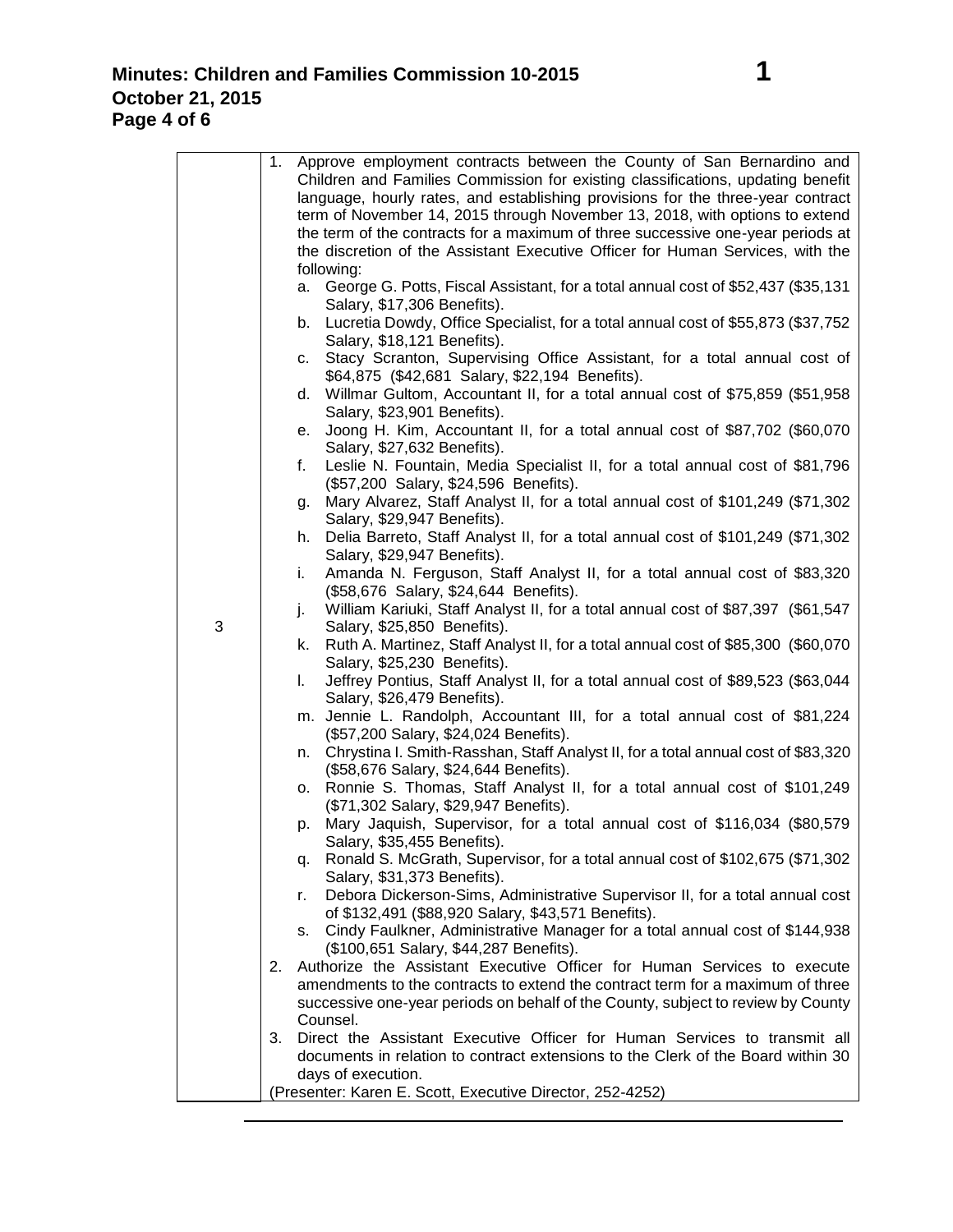| Item No. | <b>DISCUSSION</b>                                                                                                                                                                                                                                                                                                                                                                                         |
|----------|-----------------------------------------------------------------------------------------------------------------------------------------------------------------------------------------------------------------------------------------------------------------------------------------------------------------------------------------------------------------------------------------------------------|
| 4        | Approve Amendment to Contract SI022 A1 to increase amount from \$275,000 to<br>\$368,750 for Fiscal Year 2015-2016 and extend contract period to cover Fiscal Years<br>2016-2017 and 2017-2018 in the amount of \$400,000 per year for systems support of<br>the County 211 Information and Referral Services.<br>(Presenter: Scott McGrath, Supervisor, 252-4254)                                        |
|          | <b>Discussion</b><br>Commissioner Gonzales asked if 211 had data available for review relating to<br>measurable and deliverables. Mr. McGrath answered yes, 211 has this information<br>readily available and will share it with her. Commissioner Gonzales stated she would<br>like to formulate an outreach to cities so they can take part in and share the cost of<br>disseminating this information. |
|          | <b>Public Comment</b><br>None                                                                                                                                                                                                                                                                                                                                                                             |
|          | A motion was made by Commissioner Hill and seconded by Commissioner Gonzales<br>to approve Agenda Item 4. Without further comment or objection, motion carried by<br>unanimous vote.                                                                                                                                                                                                                      |

| Item No. | <b>INFORMATION</b>                                                                                                                                                                                                                                                                                                                |
|----------|-----------------------------------------------------------------------------------------------------------------------------------------------------------------------------------------------------------------------------------------------------------------------------------------------------------------------------------|
| 5        | Receive Policy Platform proposal information relative to Children and Families<br>Commission - First 5 San Bernardino that was submitted to the County of San<br>Bernardino Legislative Unit for consideration in developing Fiscal Year 2015/16 Policy<br>Platform.<br>(Presenter: Karen E. Scott, Executive Director, 252-4252) |
| 6        | Receive Program Evaluation Summary for Fiscal Year 2014-2015, Service Activity<br>Updates for Fiscal Year 2015-2016 and introduce Fiscal Year 2015-2016 AmeriCorps<br>Team.<br>(Presenter: Mary Alvarez, Staff Analyst II, 252-4258)                                                                                              |

| <b>Public Comment</b>                               | JT Visbal, President, CEO, Brighton Hill Academy; Dr. Pat Krizek, Rialto Unified<br><b>School District</b> |
|-----------------------------------------------------|------------------------------------------------------------------------------------------------------------|
| <b>Commissioner</b><br><b>Roundtable</b>            | None                                                                                                       |
| <b>Adjournment</b>                                  | Without further comment or objection, the meeting adjourned at 4:33 p.m.                                   |
| Next meeting at<br>First 5 San<br><b>Bernardino</b> | November 4, 2015<br>3:30 p.m. to 5:00 p.m.                                                                 |